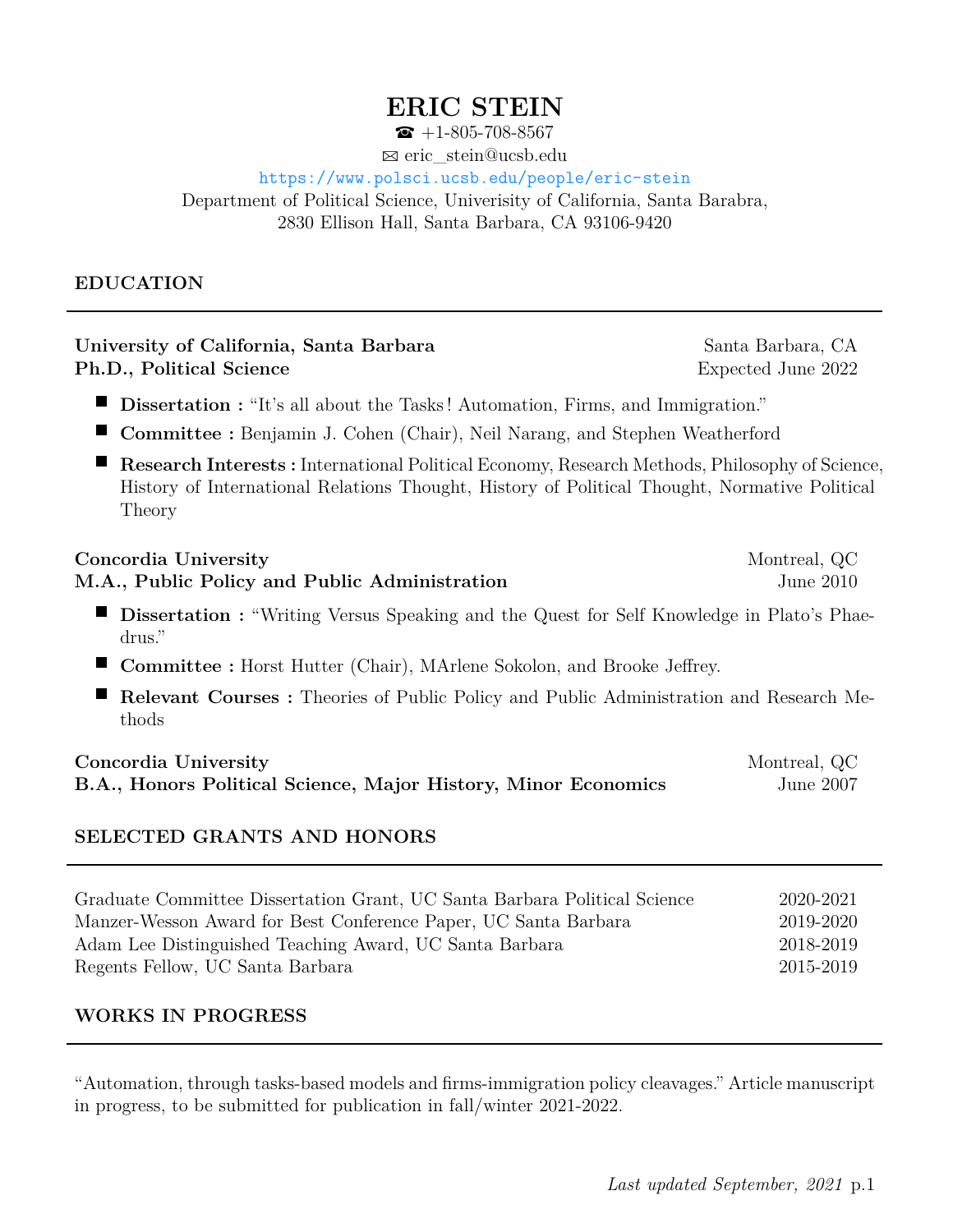"International supply chains as policy diffusers." Article manuscript in progress, to be submitted for publication in winter/spring 2022.

"The international system and the far-right in Latin America." Data Collection and analysis in progress.

### **PRESENTATIONS**

- p "It's all about the tasks ! How automation can increase firm-immigration lobbying," American Political Science Association (APSA), October 2021.
- "Does Automation Increase Immigration Demand," Midwest Political Science Association (MPSA), April 2021.
- p "Disrupting Barriers : Automation, Migration, and Trade" International Studies Association (ISA), April 2021 ; ISA 2020 (Cancelled due to COVID-19 Pandemic).
- "Is automation reducing demand for immigration" Western Political Science Association (WPSA), April 2021 ; APSA September 2020.
- p "Automating Barriers : Is Automation Transforming the link Between Industries and Immigration" WPSA, April 2020 (Cancelled due to COVID-19 Pandemic).
- p "Disrupting Barriers", (Chaired and Presenter in Panel : Borders and Barriers in International Politics) ISA-West 2019.
- p "Disrupting Barriers : How automation transforms firms' immigration preferences," Southern California Comparative Political Institutions Conference (SCPI) 2019.
- p "Disrupting Barriers : Automation, Migration, and Trade," APSA (iPoster) 2019 ; WPSA 2019.
- "Technology and Immigration : Is Automation Effecting Global Human Migration," ISA-West 2018.

## **TEACHING AND MENTORING**

### **University of California, Santa Barbara** 2019-2021

- Instructor, Introduction to Political Philosophy (Summer 2021 and Summer 2020).
- **P** Instructor, Introduction to Research in Political Science (Summer 2021).
- Instructor, Ethical Issues in International Relations : Just War Theory, UC Santa Barbara (Fall 2020 and Summer 2019).
- **Language Instructor, FR 2 Elementary French (Winter and Spring 2021).**
- $\blacksquare$  Advised, managed, and mentored one UC Santa Barbara undergraduate student for an Independent Research Assistance course in Political Science (Fall 2019 and Winter 2020).

### **TEACHING ASSISTANT**

### **University of California, Santa Barbara** 2016-2021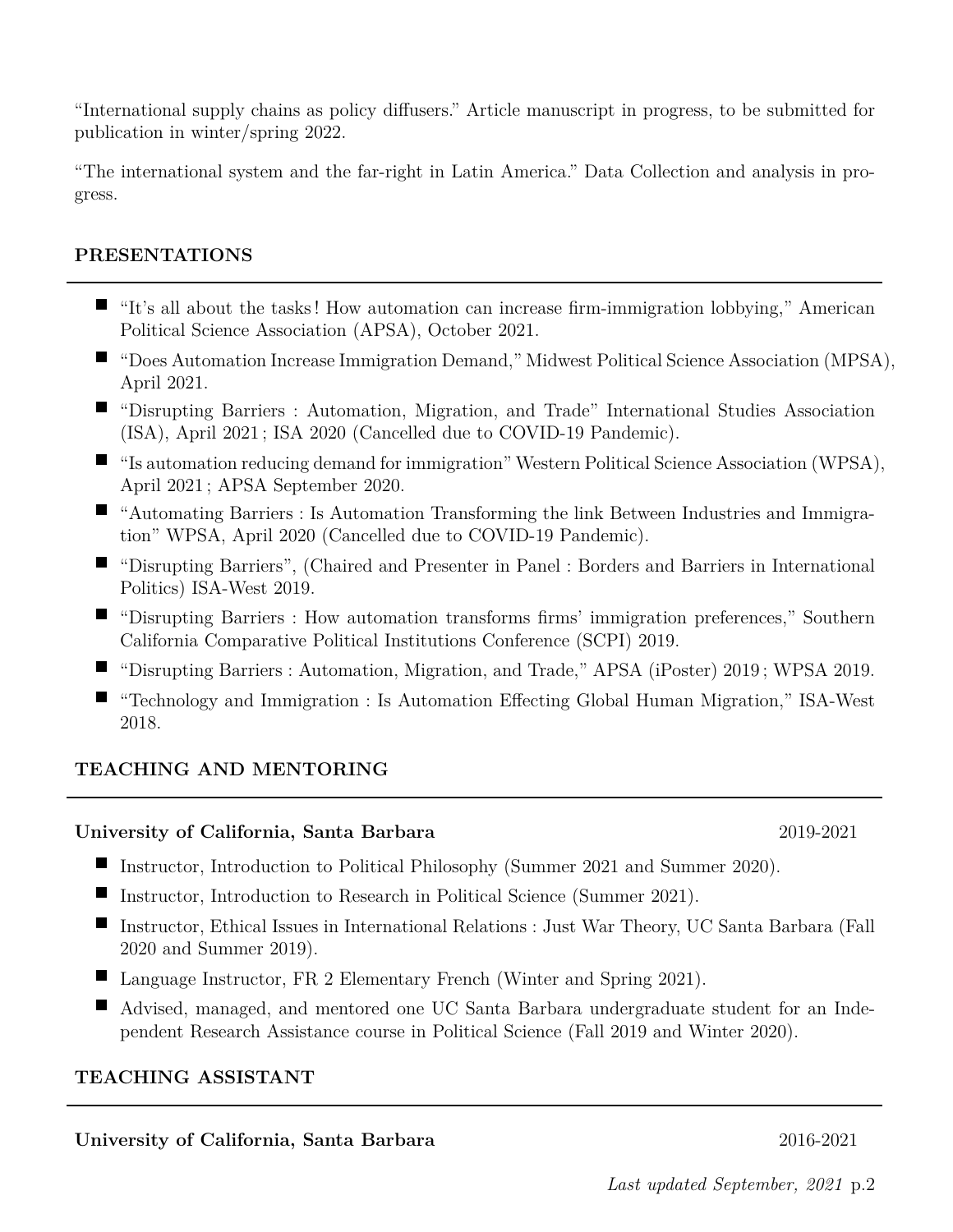Diversity Committee  $(2020-2021)$ .

- $\blacksquare$  Introduction to Political Philosophy.
- **P** Introduction to Comparative Politics.
- $\blacksquare$  <br> Political Theory Concepts.
- $\blacksquare$  <br> Ethical Issues in International Relations.
- $\blacksquare$  International Organizations.
- $\blacksquare$  International Security.
- $\blacksquare$  Introduction to International Political Economy.
- $\blacksquare$  Classical Political Theory.
- $\blacksquare$ Political Communication.

# **Concordia University** 2007-2012

- $\blacksquare$  Introduction to Western Political Philosophy.
- $\blacksquare$  Early Modern Political Philosophy.
- $\blacksquare$  Principles of Political Theory.
- $\blacksquare$  History of Political Thought.
- **p** Introduction to Human Rights.
- $\blacksquare$ Introduction to Basque Nationalism.

# **RESEARCH ASSISTANT EXPERIENCE**

# **RA, Department of Political Science, UC, Santa Barbara** 2019-2020

**Advisor :** Benjamin Jerry Cohen

p Translated, interpreted, and synthesized international political economy journal articles from Spanish and Portuguese to English, to assist Professor Benjamin J. Cohen in his upcoming project, *Rethinking International Political Economy*.

# **RA, Department of Political Science, UC, Santa Barbara** 2017-2018

**Advisor :** Bridgette Coggins

 $\blacksquare$  Assisted Professor Bridgette Coggins with the coding of historical and country data from the International Maritime Bureau Piracy Reports to update the Non-Traditional Threat Data (NTT) Maritime Piracy Event Data Annual Country-Level Data (MPD) Database, UC Santa Barbara (2019-2020).

# **ACADEMIC SERVICE AND AFFILIATIONS**

## **Graduate Student Representative & Committee Member** 2016-2021 **Department of Political Science, UC Santa Barbara**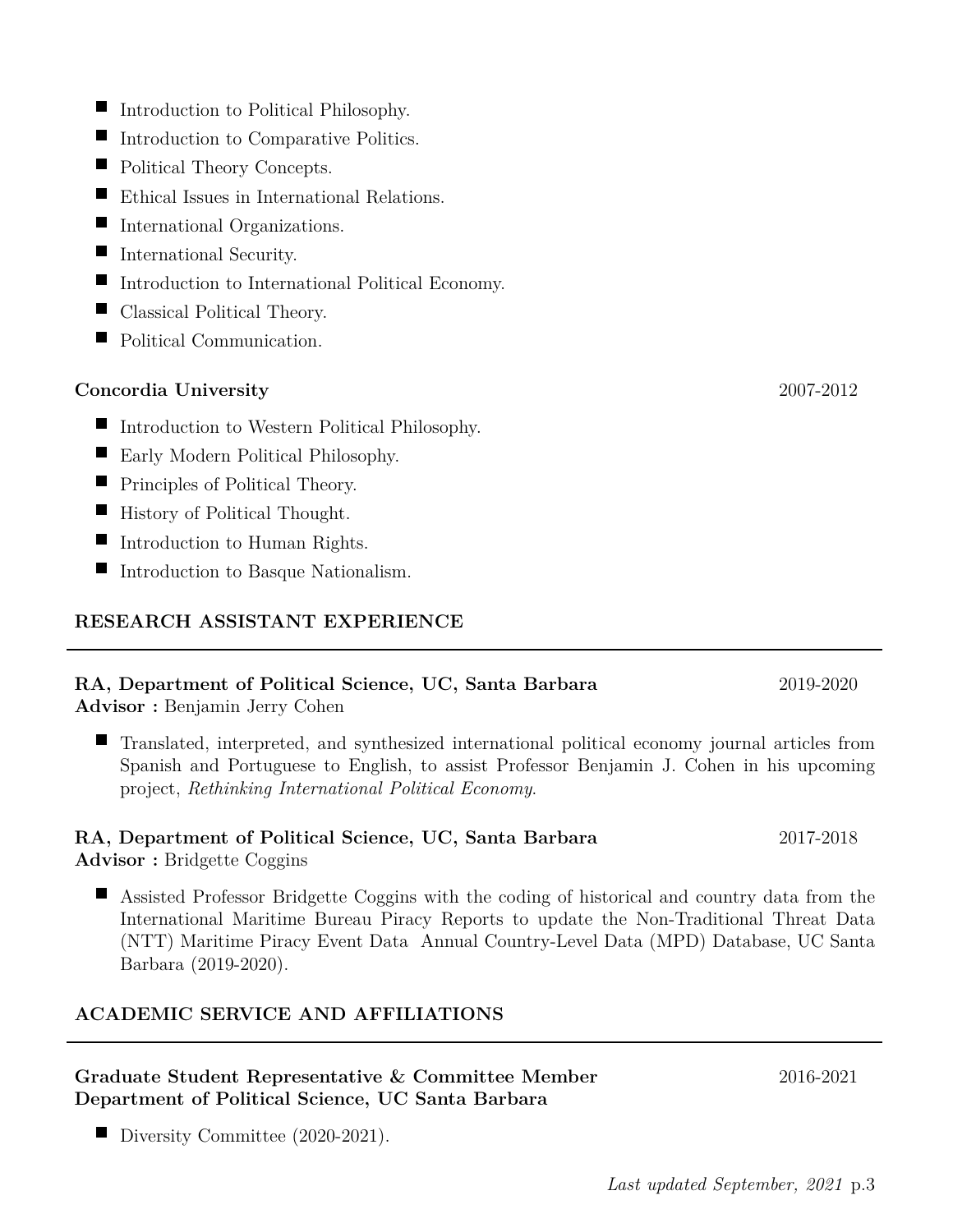- $\blacksquare$ Political Theory Hiring Committee (2018-2019).
- $\blacksquare$ Graduate Committee (2018-2019 & 2016-2017).
- **P** Organizer and Fundraiser for the Political Science Graduate Students' Association (PSGSA) Speaker Series (2016-2018)
- pPresident of PSGSA (2017-2018)
- $\blacksquare$ Secretary of PSGSA (2016-2017)

## **PROFESSIONAL AFFILIATIONS**

- $\blacksquare$  American Political Science Association (APSA)
- **P** International Studies Association (ISA)
- $\blacksquare$  Midwestern Political Science Association (MPSA)
- $\blacksquare$ Western Political Science Association (WPSA)

## **COMPUTER SKILLS**

- R and R Studio
- $\blacksquare$  LaTeX
- $\blacksquare$  Python
- $\blacksquare$  LCMS

## **LANGUAGES**

- **English and Spanish (Native Fluent)**
- French and Portuguese (Fluent)
- $\blacksquare$ Classical Greek (Reading Comprehension)

## **NON-ACADEMIC PROFESSIONAL EXPERIENCE**

### **Program and Sales Coordinator** 2013-2015

Berlitz North America, and the settlement of the settlement of the Montreal, QC and Montreal, QC

- p Identified user needs, customized program contracts, and delivered top customer service to private and corporate clients such as General Electric, Bell-Canada, Air Transat, Bombardier, Desjardins Bank, the Government of Quebec, and the Government of Canada.
- Administered, organized, and managed Brossard, St Laurent, and Laval Language Centers and coordinated language lessons, counseling and evaluating instructors (Transforming Brossard into one of the most profitable Berlitz centers in North America).